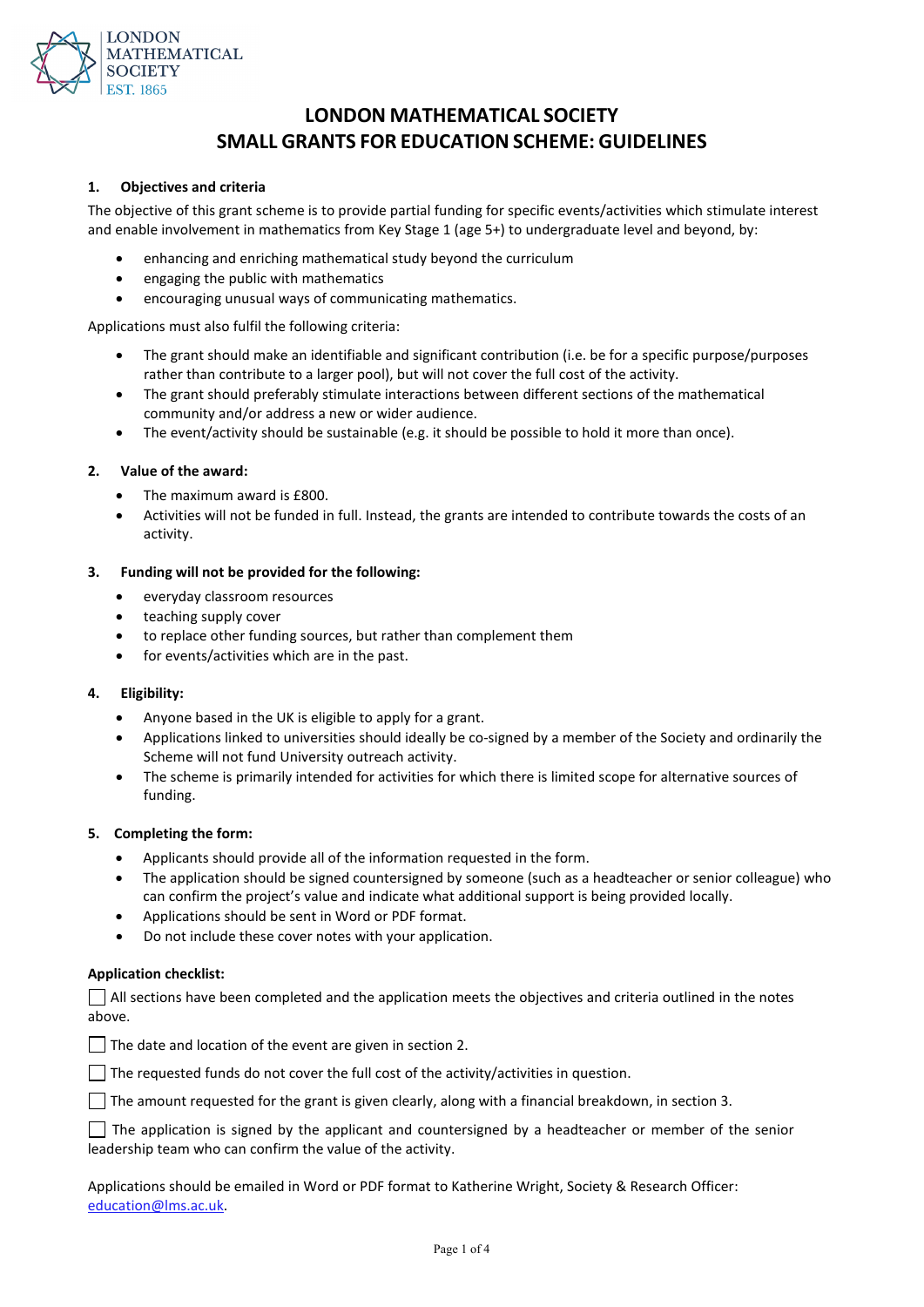# **LONDON MATHEMATICAL SOCIETY SMALL GRANTS FOR EDUCATION SCHEME: APPLICATION FORM**

## **1. Applicant details**

| Name (incl. title):  |  |
|----------------------|--|
| <b>Address:</b>      |  |
| <b>Organisation:</b> |  |
| Email:               |  |

### **2. Event/activity for which funding is sought**

This scheme offers partial funding of specific events/activities which stimulate interest and enable involvement in mathematics by one or more of the following:

- enhancing and enriching mathematical study beyond the curriculum
- engaging the public with mathematics
- encouraging unusual ways of communicating mathematics.

The activity/event can be at Key Stage 1 to undergraduate level and beyond.

The scheme is primarily intended for activities for which there are limited alternative sources of funding.

| Title of the event/activity: |  |
|------------------------------|--|
| Date of the event/activity:  |  |
| Location:                    |  |
| Total cost of the event:     |  |

### **3. Finances**

Please provide below a breakdown of costs explaining how the grant will be spent. The maximum award is £800.

# **Type of cost Amount**

| TOTAL: |  |
|--------|--|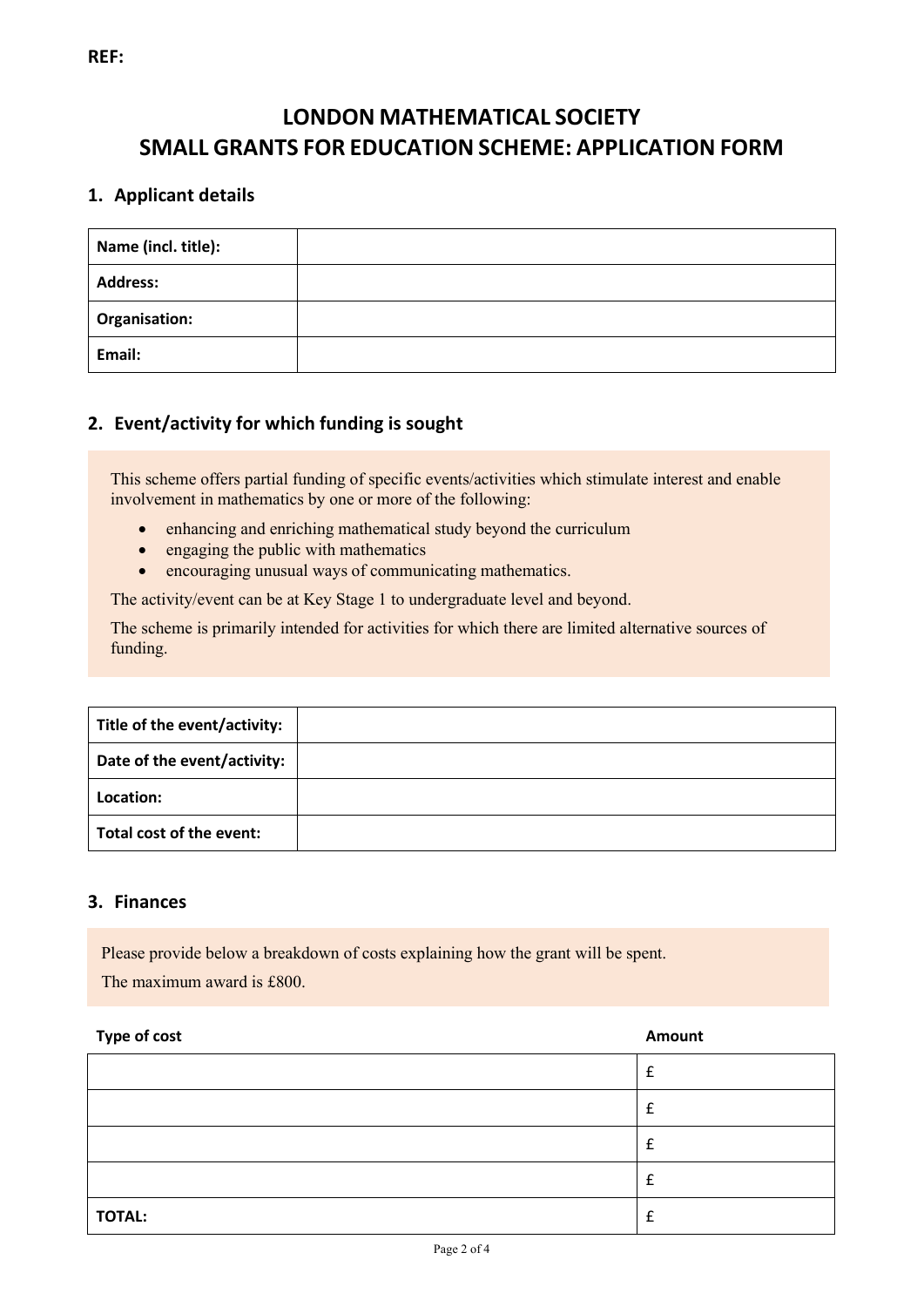### **4. Details of other funding**

This scheme does not provide funding for activities in full. Please therefore give details of other funding sources below.

| <b>Other funding source</b> | Amount | Funding confirmed? (y/n) |
|-----------------------------|--------|--------------------------|
|                             | £      |                          |
|                             | £      |                          |
|                             | £      |                          |
| <b>TOTAL:</b>               | £      |                          |

### **5. Details of the activity/event**

Please provide details of how the event/activity meets the objectives and criteria for this grant scheme, as given at the top of the cover page.

**Funding will not be provided for the following:**

- **everyday classroom resources**
- **teaching supply cover**
- **to replace other funding sources, but rather than complement them.**

**Please explain how the event/activity does one or more of the following: enhances/enriches mathematical study beyond the curriculum; engages the public with mathematics/encourages unusual ways of communicating mathematics:**